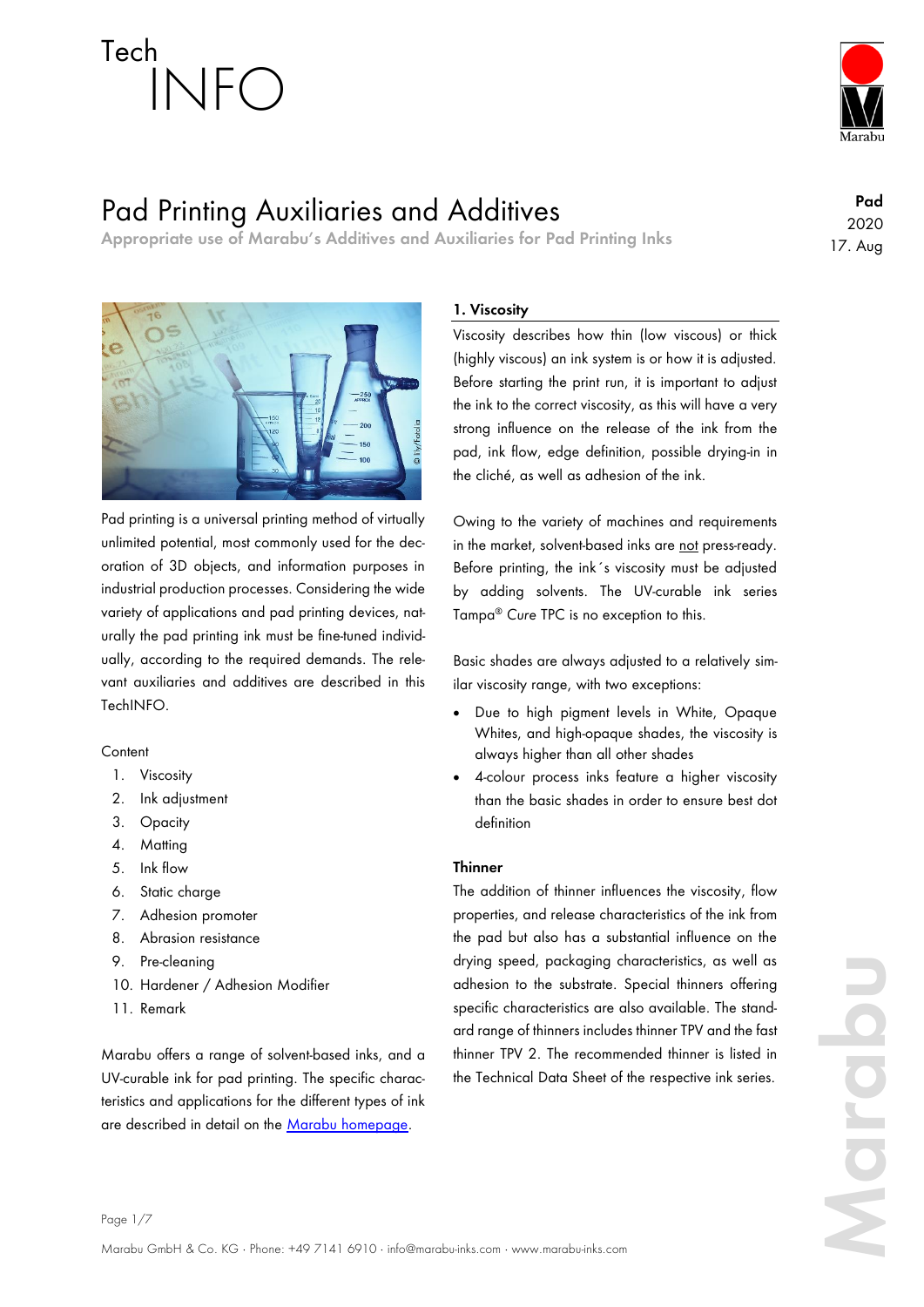

### **Retarder**

Retarders are solvents with a significantly slower evaporation rate. They are only added to the ink if the drying of the ink on the pad or in the cliché is to be slowed. This may be necessary if the cycle time is very slow or if a shuttle is used on multi-colour machines.

### **Product overview and properties**

Thinners and retarders are generally a combination of different solvents that are formulated to achieve specific properties. Important criteria are the rate of evaporation as well as the dissolving strength. In general terms, thinners dry faster than retarders.

### **Thinner**

|                  | Evaporation       | Solving   | Odour   |
|------------------|-------------------|-----------|---------|
|                  | rate <sup>*</sup> | strength  |         |
| <b>GLTPV</b>     | 10-20             | very good | average |
| GIV              | 180-200           | good      | mild    |
| <b>PPTPV</b>     | 30-50             | average   | average |
| QNV              | 200-220           | good      | average |
| TPV              | 30-50             | good      | average |
| TPV 2            | 10-20             | very good | average |
| TPV 3            | 200-250           | very good | mild    |
| TPV 6            | 30-40             | good      | average |
| TPV 7            | 30-40             | good      | average |
| TPV 8            | 65-75             | good      | mild    |
| TPV 9            | 20-30             | good      | average |
| <b>TPGLV</b>     | 35-55             | good      | average |
| UKV <sub>1</sub> | 30-50             | very good | strong  |

\*compared to Ether = 1

### **Retarder**

|                 | Evaporation | Solving  | Odour |
|-----------------|-------------|----------|-------|
|                 | rate*       | strength |       |
| SV <sub>1</sub> | 450-500     | good     | mild  |
| SV <sub>3</sub> | 1800        | low      | mild  |
| SV <sub>5</sub> | 250-300     | good     | mild  |
| SV 9            | 3000        | low      | mild  |
| SV 11           | 380-400     | good     | mild  |
| SV 12           | 1500        | good     | mild  |

\*compared to Ether = 1

### **Cleaner**

|                 | Evaporation | Solving  | Odour |
|-----------------|-------------|----------|-------|
|                 | $rate*$     | strength |       |
| UR <sub>3</sub> | 30-50       | good     | mild  |
| <b>UR4</b>      | 80-100      | good     | mild  |
| <b>UR 5</b>     | 180-200     | good     | mild  |

\*compared to Ether = 1

### **Remarks**

The evaporation data is based on proportional figures of the relevant solvents and theoretically calculated values without considering the interactions occurring through solvent mixtures and the influence of binders. In practice, one may not draw an automatic conclusion from the evaporation value to the direct quality of the ink transfer.

The data in the "odour" column is subjective and may be judged differently from one person to another.

### **2. Ink adjustment**

All pad printing inks must be adjusted by adding thinner before printing. The adjustment of the ink generally depends on a number of parameters such as ink type, type and depth of cliché, ink cup system (closed/open), machine speed, as well as shape, size, and hardness of the pad.

The quantities given from page 6 onwards are based on a room temperature of 20°C and are intended to provide a quick start formulation. However, both temperature and humidity have a huge influence upon the evaporation rate of any solvent ink system.

### **3. Opacity**

Almost all pad printing ink series feature 17 standard shades according to System Tampacolor. This ink system embraces a combination of opaque and transparent shades, allowing brilliant colour shades to be mixed. If a high opacity is required for printing onto dark substrates, the following options are available.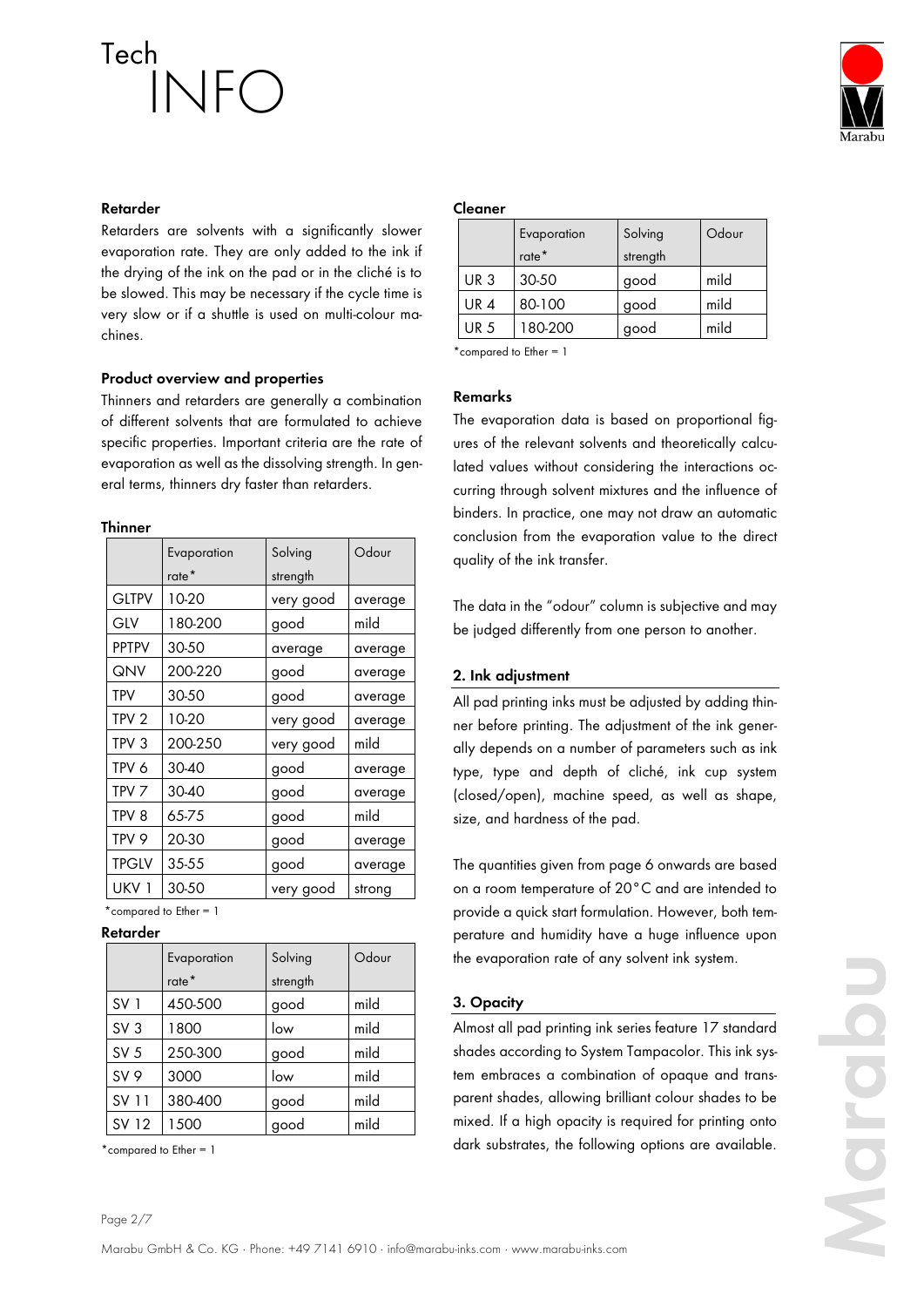

Keep in mind, however, that an increase in opacity will likely lead to a slight reduction in brilliance.

## **High-opaque shades**

Most Marabu pad printing inks have been complemented with 4 high-opaque shades:

- 122 Light Yellow
- 130 Vermilion
- 152 Ultramarine Blue
- 162 Grass Green

## **Opaquing paste OP 170**

The addition of OP 170 significantly increases the opacity of colour shades without substantially reducing the resistance to chemicals or dry abrasion. Max. addition amounts to 15 %. OP 170 is not suitable for use with white inks.

The Marabu-ColorManager MCM includes optimized opaque and high-opaque colour match formulas, enabling good matches with colour references such as RAL, HKS, and PANTONE® .

### **4. Matting**

Der Glanzgrad einer lösemittelbasierten Farbe kann durch Zugabe von Hilfsmitteln reduziert werden.

## **Matting Paste ABM**

With an addition of 5-20 % matting paste to the ink, the degree of gloss is reduced, according to the percentage used. As a result of this, a roughening of the ink surface is created which reduces the reflection of the incident light and thus leads to a matt appearance. Depending on the quantity of ABM added, opacity and abrasion resistance will be reduced. Alternatively, especially for 2-component inks and the UV-curable TPC, the Matting Powder MP must be used.

## **Matting Powder MP**

If a printing ink should have a matt surface, without reducing the opacity, this can be achieved by adding the universal Matting Powder MP. An addition of 1-4 % MP, for White/Opaque White max. 2 %, is recommended. The powder must be stirred mechanically into the ink.

## **5. Ink flow**

All ink systems contain flow agents to minimize the risk of air being entrapped in the printing ink by intensive stirring. If flow problems arise, in most of the cases this will be the result of ink-repelling residues on the surface of the print substrate. The cleaning of the substrate may be recommended (see chapter 9).

This may also be due to the viscosity of the ink being too high which can be avoided by adding further thinner. If this does not improve the situation, Printing **Modifier ES** can be added. This auxiliary contains silicone which reduces the surface tension of the ink with an additional defoaming function. The quantity added must not exceed 1 % as, otherwise, adhesion problems may occur, especially when over-printing.

## **6. Static charge**

When printing onto non-polar plastics and plastics sensitive to static charge, we recommend to add 10- 15 % of the Antistatic Paste AP to the ink. This paste decreases the viscosity of the ink and reduces at the same time the static charge through polar solvents.

## **7. Adhesion Promoter**

Polyethylene (PE) and polypropylene (PP) must be pre-treated before printing to achieve proper adhesion of the ink. An exception to this is polypropylene if Mara® *Prop* PP is used. In addition to the traditional pre-treatments such as Corona or flame, a special product is available – Primer P 2.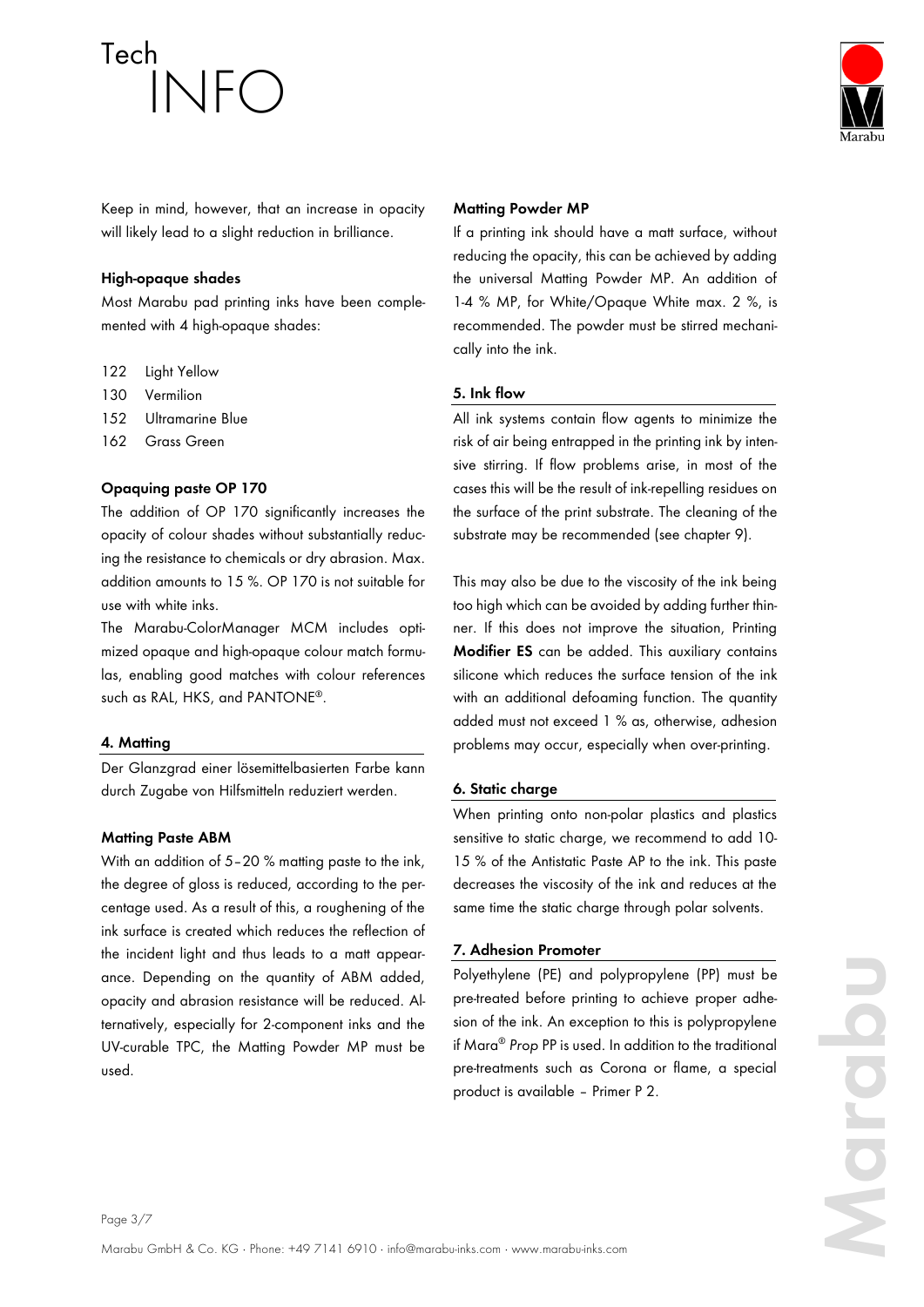

### **Primer P 2**

This special "solvent" is manually applied to the entire surface with a cloth or a spray gun before printing. It is then possible to print onto polypropylene with a single or 2 component ink. The effect of this pre-treatment is limited in time, so it should be applied max. 1-2 days before printing.

### **8. Abrasion resistance**

## **Surface Additive SA-1**

The addition of this auxiliary can increase the resistance against abrasion and other mechanical stress in all pad printing inks (with the exception of Maraprop PP). At the same time, it is possible to improve the ink transfer from pad to substrate. Recommended addition: 3 – 5 % (max. 10 %).

#### **9. Pre-cleaning**

Many materials such as plasticized PVC or powder coated or wet painted substrates are invisibly contaminated by additives or plasticizers. This contamination may act as a separation layer and, therefore, may lead to adhesion problems due to a lack of contact between substrate and print.

### **Tarpaulin Cleaner PLR**

Using this mild alcohol-based cleaner, residues can be removed with a cloth soaked in PLR, often resulting in better ink adhesion. Please change the cloth from time to time.

#### **10. Hardeners**

There are ink systems which can be optionally used as single or 2 component ink systems. In these cases the addition of hardener can increase adhesion to difficult substrates as well as increasing the chemical and mechanical resistance.

It should be noted, however, that the addition of hardener will reduce pot life to 8-16 hours (except with Hardener HT 1), depending on the ink type. For 2 component inks, hardener must be added.

The following hardeners are available for the Marabu ink systems:

#### **Hardener H 1**

Hardener H 1 is non-yellowing and is, therefore, suitable for outdoor applications. Other characteristics: relatively flexible ink film, long pot-life, slow drying.

### **Hardener H 2**

Hardener H 2 is not suitable for outdoor applications because it yellows when exposed to UV-radiation which will be visible especially with varnishes or whites, and light-coloured shades mixed with white. Other characteristics: rigid ink film, shorter pot-life, quick drying.

## **Hardener H 4**

Hardener H 4 is non-yellowing and is, therefore, suitable for outdoor applications. Other characteristics: significantly increased resistance to water and humidity.

### **Hardener HX**

Hardener HX is non-yellowing and is therefore suitable for outdoor applications. Other characteristics: relatively flexible ink film, long pot-life, slow drying. HX is made without the use of aromatic hydrocarbons.

### **Hardener HT 1**

HT 1 is a heat-reactive hardener which only reacts with the ink if force-dried at 150°C for 30 min. HT 1 can be used instead of H1 or H2, provided the same quantity of hardener is added. Caution: HT 1 can only be used on heat-resistant substrates.

### **Hardener MGLH**

This hardener is specifically for the use with Tampa® *Glass* TPGL and is not recommended for any other ink type.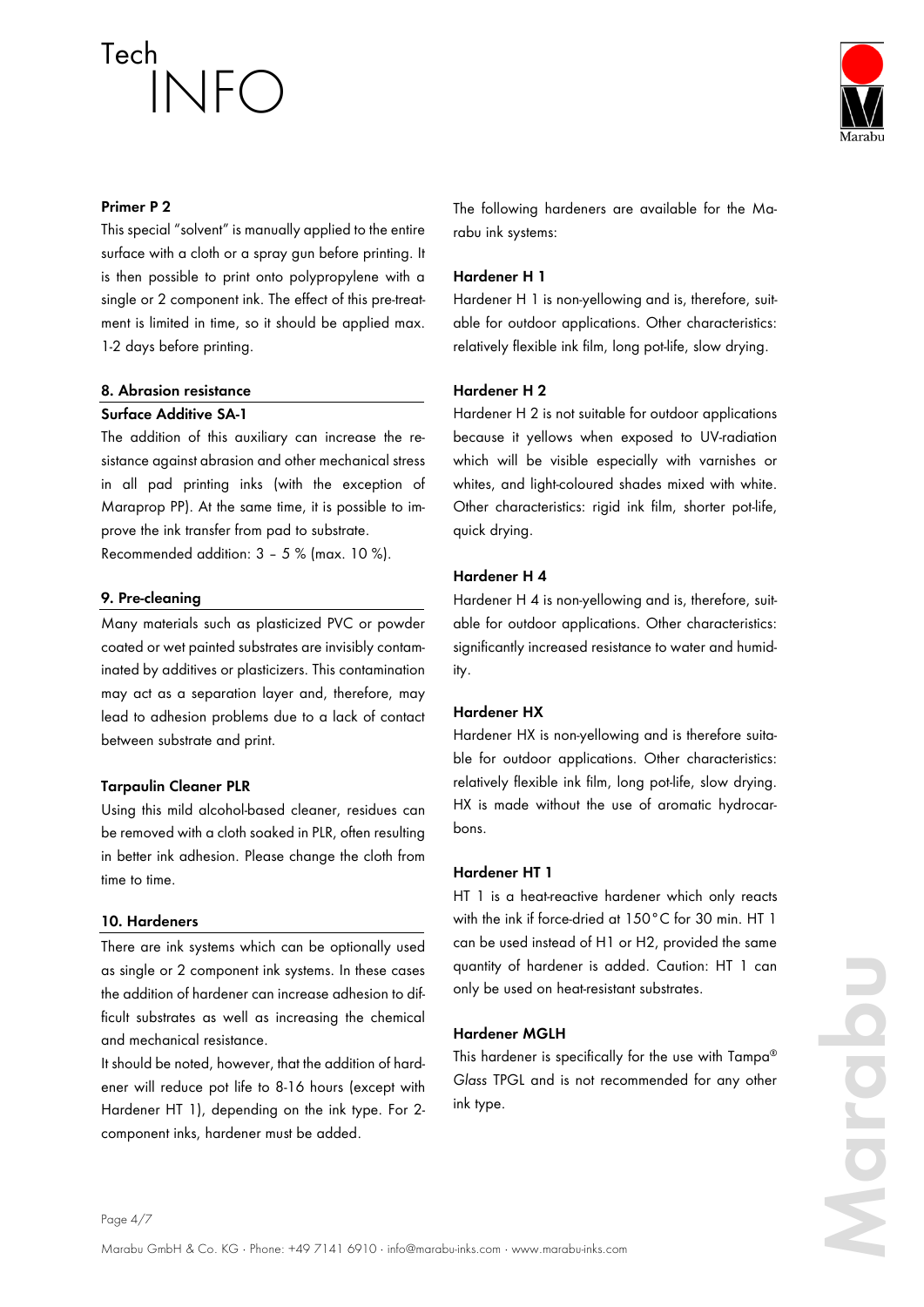

### **Adhesion Modifier TP-HV 1**

TP-HV 1 is used with Tampa® *Sport* TPSP for textiles that are difficult to print such as DWR ("durable water repellent")-coated PU material (sports textiles, bags, rain jackets, shoes, umbrellas, backpacks, rain protection for prams, etc.). Due to many different types of coatings, preliminary trials are essential! The printed ink film could be tacky immediately after printing. Therefore it is important to dry it afterwards for 24 h at room temperature or at temperatures appropriate to the textile with a flash dryer / conveyer oven. After 7 days at room temperature the ink film is resistant to 60 °C washing. TP-HV 1 has to be used always in combination with Hardener H 4 (addition of 5 % TP-HV 1 and 20 % H 4).

## **General information on hardeners /adhesion modifiers**

All hardeners are sensitive to humidity. Therefore, the drying process must take place at the lowest possible ambient humidity in the first 24 hours, otherwise parts of the hardener will react with the water instead of the ink. During storage of the hardener any contact with humidity must also be strictly avoided (containers must always be completely closed after use!).

Furthermore, the degree of cross-linking of hardener and ink, subsequently the chemical and mechanical resistance of the printed 2 component ink, is highly dependent on the temperature. By a forced drying of the ink at 140°C-150°C for 20-30 min. directly after printing, best possible cross-linking and thus the highest resistances will be achieved.

2 component ink systems can also be dried at room temperature; the complete cross-linking will, however, take up to 7 days and may have a reduced resistance. On difficult substrates such as glass, some metals, thermosetting plastics, and for high requirements, (e.g. dishwasher-resistance), forced drying of the ink in the oven may be essential.

### **11. Remark**

Besides the regular addition of thinner or hardener, further modification of the ink with auxiliaries should be well-considered.

Auxiliaries show their positive effect only if added in the adequate quantity. Please refer to the Technical Data Sheets for quantity indications. The quantities are based on percentage by weight and not by volume. Overdosing will in most cases adversely affect the printing results and will lead to difficulties such as levelling problems or loss of adhesion, especially for multicolour prints. For these reasons, a scale and accurate working are a necessity.

Any addition of an auxiliary will change the characteristics of the respective ink system. Preliminary trials are always essential.

#### **Contact**

In the event of any queries, please contact:

Technical Hotline Phone: +49 7141 691140 [technical.hotline@marabu.com](mailto:technical.hotline@marabu.com)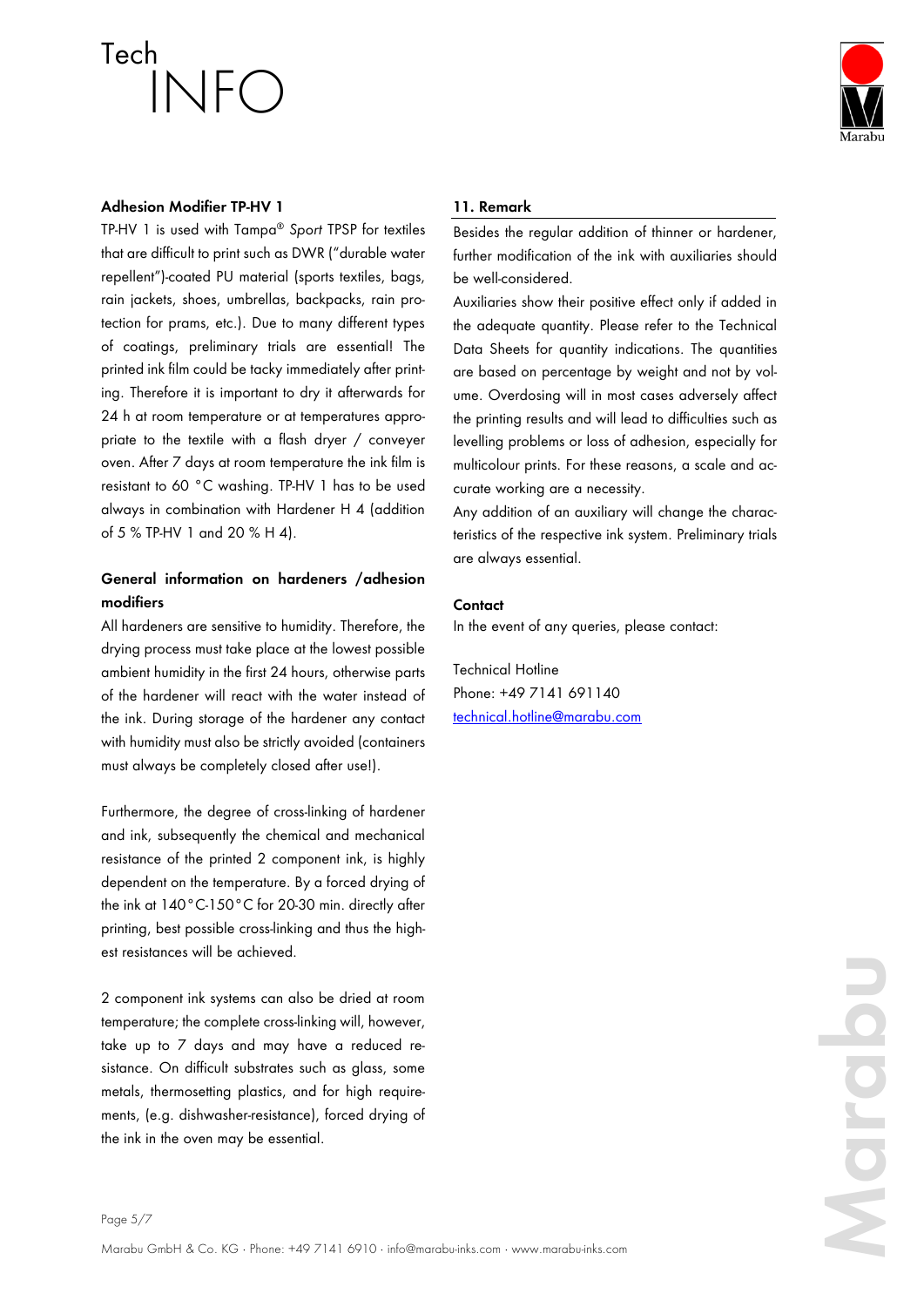

|                              | Tampa <sup>®</sup> Star TPR                                                                                                    | Tampa® Plus TPL                                                                                           | Tampa® Pol TPY                                                                             |
|------------------------------|--------------------------------------------------------------------------------------------------------------------------------|-----------------------------------------------------------------------------------------------------------|--------------------------------------------------------------------------------------------|
| Ink adjustment               | 1- or 2- component ink, precise<br>adjustment necessary otherwise<br>ink may build up on pad, and<br>may cause static problems | 1- or 2- component ink, easy<br>processing and full ink film<br>transfer; free of aromatic com-<br>pounds | 1- or 2- component ink, easy<br>and trouble-free processing<br>with full ink film transfer |
| Hardener H 1, slow           |                                                                                                                                | $\bullet$ *                                                                                               | $\bullet$                                                                                  |
| Hardener H 2, fast           | $\bullet$                                                                                                                      | $\bullet$                                                                                                 | $\bullet$                                                                                  |
| Hardener H 4, resistant      | $\bullet$                                                                                                                      | $\bullet$                                                                                                 | $\bullet$                                                                                  |
| Hardener HX                  | $\bullet$                                                                                                                      | $\bullet$                                                                                                 | $\bullet$                                                                                  |
| Hardener HT 1, heat-reactive | $\bullet$                                                                                                                      |                                                                                                           | $\bullet$                                                                                  |
| Addition hardener            | 10%                                                                                                                            | 10%                                                                                                       | 10%                                                                                        |
| Steel cliché, etch depth     | $18 - 21 \text{ µm}$                                                                                                           | $18 - 28 \text{ µm}$                                                                                      | $20 - 28$ pm                                                                               |
| Ink well (open)              | 10 - 20 $%$ TPV                                                                                                                | 10 - 20 % TPV<br>10 - 20 % TPV 3 / TPV<br>10 - 20 % TPV 8                                                 | 15 - 20 % TPV                                                                              |
| Ink $cup < 25$ prints/min    | 10 - 20 % TPV                                                                                                                  | 10 - 20 % TPV                                                                                             | 15 - 20 % TPV                                                                              |
| Ink $cup > 25$ prints/min    | 15 % TPV 2                                                                                                                     | 15 % TPV 2                                                                                                | 15 - 20 % TPV 2                                                                            |
| Rotary pad printing          |                                                                                                                                | 25 - 30 % TPV                                                                                             | 15 - 25 % TPV<br>15 - 25 % TPV 7                                                           |
| Retarder                     | SV 1, VP, TPV 3                                                                                                                | TPV $3*$                                                                                                  | SV 1, VP, TPV 3                                                                            |

|                              | Tampa <sup>®</sup> Pur TPU                                                                                                 | Tampa® Tech TPT                                                                                         | Tampa® Tex TPX                                                                                                                |
|------------------------------|----------------------------------------------------------------------------------------------------------------------------|---------------------------------------------------------------------------------------------------------|-------------------------------------------------------------------------------------------------------------------------------|
|                              | 2-component ink with excellent<br>chemical and mechanical re-<br>sistance, must be adjusted accu-<br>rately (not too thin) | Fast 2-component ink with<br>long pot life (up to 16h).<br>Generally a full ink transfer is<br>achieved | 2-component ink for textile<br>printing, universal use for dif-<br>ferent applications, good ad-<br>hesion on many substrates |
| Hardener H 1, slow           |                                                                                                                            |                                                                                                         |                                                                                                                               |
| Hardener H 2, fast           | ٠                                                                                                                          | $\bullet$                                                                                               | ٠                                                                                                                             |
| Hardener H 4, resistant      | $\bullet$                                                                                                                  |                                                                                                         | ٠                                                                                                                             |
| Hardener HX                  | ٠                                                                                                                          |                                                                                                         | $\bullet$                                                                                                                     |
| Hardener HT 1, heat-reactive |                                                                                                                            | $\bullet$                                                                                               |                                                                                                                               |
| Addition hardener            | 25 %                                                                                                                       | 25 %                                                                                                    | 20 %                                                                                                                          |
|                              | 33 % (Overprint Varnish)                                                                                                   |                                                                                                         |                                                                                                                               |
| Steel cliché, etch depth     | $20 - 24 \text{ µm}$                                                                                                       | $20 - 24 \text{ µm}$                                                                                    | $> 35 \mu m$                                                                                                                  |
| Ink well (open)              | 10 - 15 % TPV                                                                                                              | 10 - 15 % TPV                                                                                           | 10 - 15 % TPV 2 / 7 / 9                                                                                                       |
|                              |                                                                                                                            |                                                                                                         | 10 - 25 % TPV 8                                                                                                               |
| Ink $cup < 25$ prints/min    | 10 - 15 % TPV                                                                                                              | 10 - 15 % TPV                                                                                           | 10 - 15 % TPV 2 / 7 / 9                                                                                                       |
| Ink $cup > 25$ prints/min    |                                                                                                                            | 10 - 15 % TPV 2                                                                                         | 10 - 15 % TPV 2 / 7 / 9                                                                                                       |
| Rotary pad printing          | 25 - 35 % TPV / TPV 2                                                                                                      | 25 - 30 % TPV / TPV 2                                                                                   |                                                                                                                               |
|                              | 15 - 25 % TPV 7                                                                                                            | 15 - 25 % TPV 7                                                                                         |                                                                                                                               |
| Retarder                     | SV 1, VP, TPV 3                                                                                                            | SV 1, VP, TPV 3                                                                                         | TPV 3 *, GLV, SV 1 *                                                                                                          |

\* not for sensitive applications